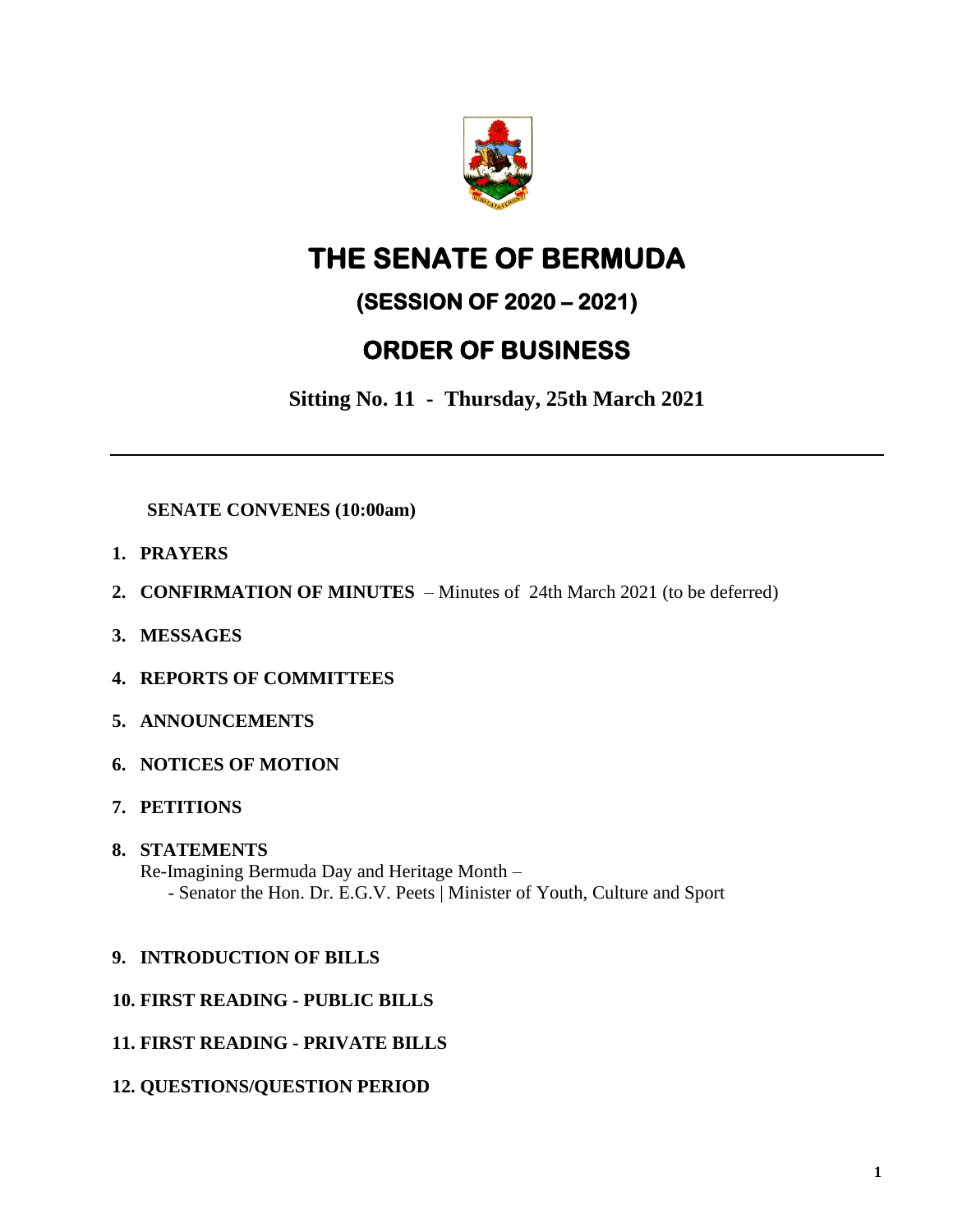#### **13. ORDERS OF THE DAY**

- (1) Resolution into Committee of the Whole for further consideration of The Appropriation Act 2021, together with the Estimates of Revenue and Expenditure for the Financial Year 2021/2022. [Senator A.J.L. Hodgson | Junior Minister for Finance]
- (2) Second Reading: The Motor Car (Driver's Licence Renewal) Amendment Act 2021. [Senator C.P. Richardson | Junior Minister for Transport]
- (3) Second Reading: The Motor Car and Auxiliary Bicycles (Validation and Amendment) Act 2021. [Senator C.P. Richardson | Junior Minister for Transport]
- (4) Consideration of the draft Regulations entitled the "Marine and Ports Authority (Port Dues) Amendment Regulations 2021". *{Governor's Recommendation Signified}* [Senator C.P. Richardson | Junior Minister for Transport]
- (5) Consideration of the draft Regulations entitled the "Marine Board (Seaborne Services) Regulations 2021". *{Governor's Recommendation Signified}* [Senator C.P. Richardson | Junior Minister for Transport]
- (6) Consideration of the draft Regulations entitled the "Marine Board (Pilotage Dues) Amendment Regulations 2021". *{Governor's Recommendation Signified}* [Senator C.P. Richardson | Junior Minister for Transport]
- (7) Consideration of the draft Regulations entitled the "Bermuda Immigration and Protection (Rental and Use) Amendment Regulations 2021" *{Governor's Recommendation Signified}* [Senator O.K. Darrell | Junior Minister for the Cabinet Office]
- (8) Consideration of the draft Regulations entitled the "Government Fees Amendment (No. 2) Regulations 2021". *{Governor's Recommendation Signified}* [Senator A.J.L. Hodgson | Junior Minister for Finance]
- (9) Second Reading: The Customs Tariff Amendment Act 2021. *{Governor's Recommendation Signified}* [Senator A.J.L. Hodgson | Junior Minister for Finance]
- (10) Second Reading: The Retail Shops (Temporary Customs Duty Relief for Capital Investments) Amendment Act 2021. *{Governor's Recommendation Signified}* [Senator A.J.L. Hodgson | Junior Minister for Finance]